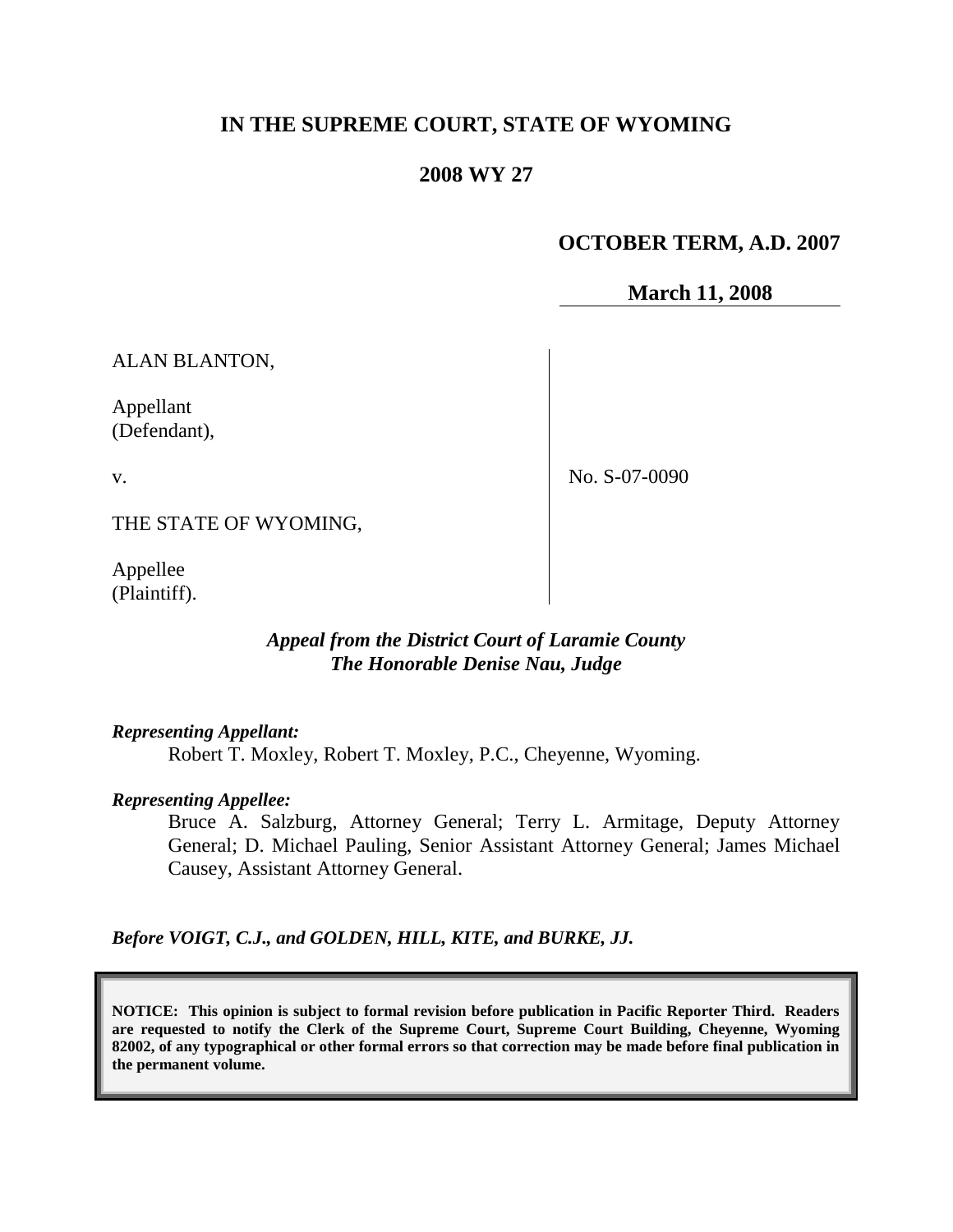#### **BURKE, Justice.**

 $\overline{a}$ 

[¶1] Alan Blanton pleaded guilty to felony property destruction in violation of Wyo. Stat. Ann.  $\S 6-3-201$ <sup>1</sup> As a first time offender, his prosecution was deferred pursuant to Wyo. Stat. Ann.  $\S 7-13-301$ , and he was placed on probation. The State later petitioned to revoke his probation, enter his guilty plea, and impose sentence. The district court never held a hearing on the State's petition, but instead, entered an order purporting to "transfer" the case to the circuit court judge for "disposition" in the drug court. After a hearing, the circuit court judge revoked Mr. Blanton's probation, and accepted his guilty plea. Mr. Blanton was placed on probation a second time, with the additional requirement that he complete a drug court treatment program. When he failed to accomplish that, the circuit court judge revoked his probation again, and imposed the underlying prison sentence. Mr. Blanton appeals the decision revoking his second probation.

(b) Property destruction and defacement is: . . .

(iii) A felony punishable by imprisonment for not more than ten (10) years, a fine of not more than ten thousand dollars (\$10,000.00), or both, if the cost of restoring injured property or the value of the property if destroyed is five hundred dollars (\$500) or more.

<sup>2</sup> Wyo. Stat. Ann. § 7-13-301:

(a) If a person who has not previously been convicted of any felony is charged with or is found guilty of or pleads guilty or no contest to . . . any felony except murder, sexual assault in the first or second degree, aggravated assault and battery or arson in the first or second degree, the court may, with the consent of the defendant and the state and without entering a judgment of guilt or conviction, defer further proceedings and place the person on probation for a term not to exceed five (5) years upon terms and conditions set by the court. . . .

(b) If the court finds that the person has fulfilled the terms of probation and that his rehabilitation has been attained to the satisfaction of the court, the court may at the end of five (5) years, or at any time after the expiration of one (1) year from the date of the original probation, discharge the person and dismiss the proceedings against him.

<sup>1</sup> The version of the statute effective when Mr. Blanton was charged, Wyo. Stat. Ann. § 6-3-201 (LexisNexis 2003), read as follows:

<sup>(</sup>a) A person is guilty of property destruction and defacement if he knowingly defaces, injures or destroys property of another without the owner's consent.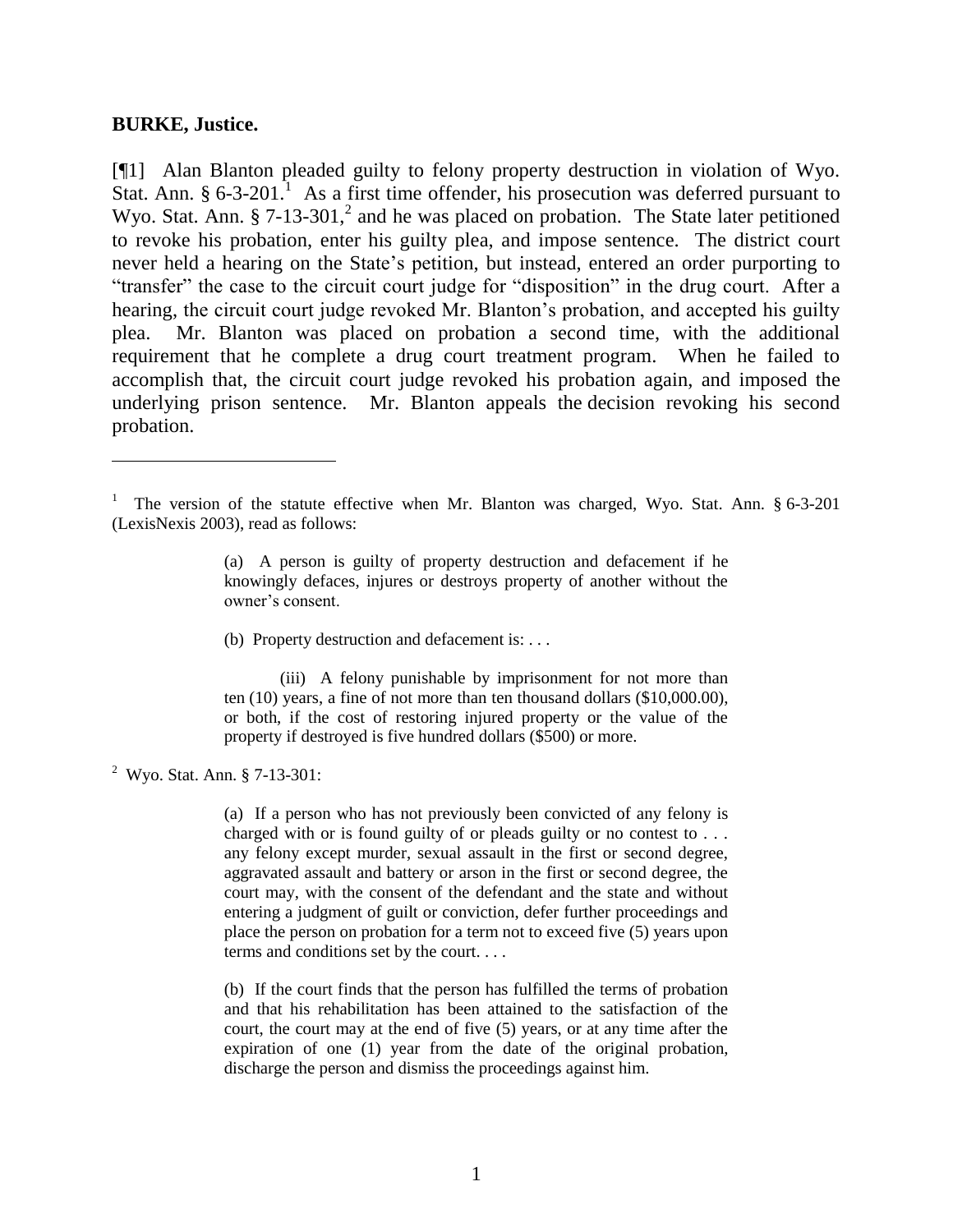[¶2] Our review of the record reveals that the order revoking Mr. Blanton's first probation was invalid. That prevents us from reaching the merits of Mr. Blanton's appeal of the revocation of his second probation. We must remand the case for further proceedings in the district court.

#### *ISSUE*

[¶3] The dispositive issue is whether the judge who revoked Mr. Blanton's first probation had jurisdiction to do so.

#### *FACTS*

[¶4] In 2003, Mr. Blanton was charged with felony property destruction. As a first time offender, he was eligible for deferred prosecution pursuant to Wyo. Stat. Ann. § 7-13- 301. Accordingly, the district court accepted Mr. Blanton's guilty plea but, in lieu of entering the plea and sentencing him, placed him on probation for five years. The charges against Mr. Blanton could have been dismissed if he had successfully completed probation. However, after he tested positive for controlled substances four times during 2005, the State petitioned the district court to revoke his probation. The district court did not consider this petition, but instead entered the following order:

> **THE ABOVE-ENTITLED MATTER** having come before the Court upon request for the matter to be assigned to Drug Court,

> **IT IS HEREBY ORDERED** that pursuant to W.S. 5-3-112, the above-entitled matter is hereby transferred to Circuit Court Judge Denise Nau for disposition in Laramie County Drug Court.

[¶5] The circuit court judge held a hearing on the petition to revoke Mr. Blanton's probation. The capacity in which she was acting is unclear. The transcript of the hearing is captioned "IN THE DISTRICT COURT FIRST JUDICIAL DISTRICT," but indicates it is a transcript of proceedings of the "LARAMIE COUNTY DRUG COURT," then notes that hearing was held before "THE HONORABLE DENISE NAU Circuit Court Judge Presiding." The judge revoked Mr. Blanton's probation, accepted and entered his guilty plea, and sentenced him to two to four years in prison. That sentence was suspended, and Mr. Blanton was placed back on probation for a period of three years. One condition of this probation was completion of the Laramie County Drug Court treatment program. The written judgment is captioned "IN THE CIRCUIT COURT OF LARAMIE COUNTY," but the judge's signature is designated "DENISE NAU, DRUG COURT JUDGE."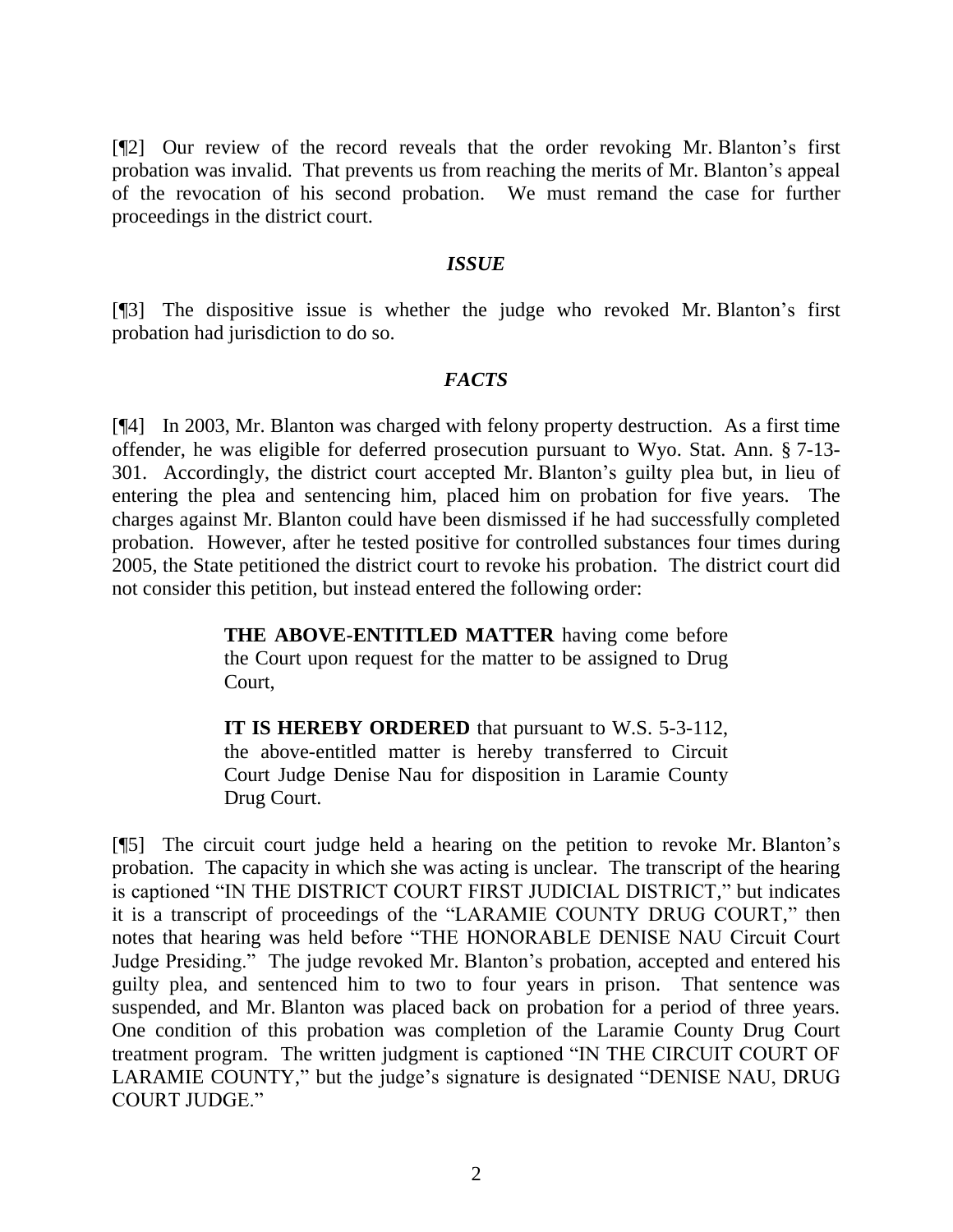[¶6] Nearly a year later, Mr. Blanton was terminated from the Drug Court treatment program, and the State again petitioned to revoke his probation. Although the petition was filed in the district court, the proceedings were again held before the circuit court judge. Mr. Blanton's probation was revoked, and the underlying prison sentence was imposed. This order was captioned "IN THE DISTRICT COURT FIRST JUDICIAL DISTRICT," but the signature was designated as "DENISE NAU, CIRCUIT JUDGE." Mr. Blanton appeals from that order. He has been released on bond pending the outcome of his appeal.

#### *DISCUSSION*

[¶7] Our inherent power and duty to address jurisdictional defects on appeal requires us to consider jurisdictional questions whether or not they are raised by the parties. *Robbins v. South Cheyenne Water & Sewage Dist.*, 792 P.2d 1380, 1384 (Wyo. 1990). The facts reviewed above demonstrate significant confusion regarding the proper jurisdiction of a judge sitting as either the circuit court or the drug court. We therefore begin with a review of the respective jurisdictions and functions of the district court, the circuit court, and the drug court.

#### *District Court*

[¶8] Mr. Blanton was charged with a felony, a case squarely within the jurisdiction of the district court. District courts are our state courts of general jurisdiction. *Urbach v. Urbach*, 52 Wyo. 207, 224, 73 P.2d 953, 960 (1937). They derive their judicial powers from the Wyoming Constitution:

> The judicial power of the state shall be vested in the senate, sitting as a court of impeachment, in a supreme court, district courts, and such subordinate courts as the legislature may, by general law, establish and ordain from time to time.

Wyo. Const. art. 5, § 1. They have original jurisdiction over all cases, excepting only cases placed within the exclusive jurisdiction of another court:

> The district court shall have original jurisdiction of all causes both at law and in equity and in all criminal cases, of all matters of probate and insolvency and of such special cases and proceedings as are not otherwise provided for. The district court shall also have original jurisdiction in all cases and of all proceedings in which jurisdiction shall not have been by law vested exclusively in some other court.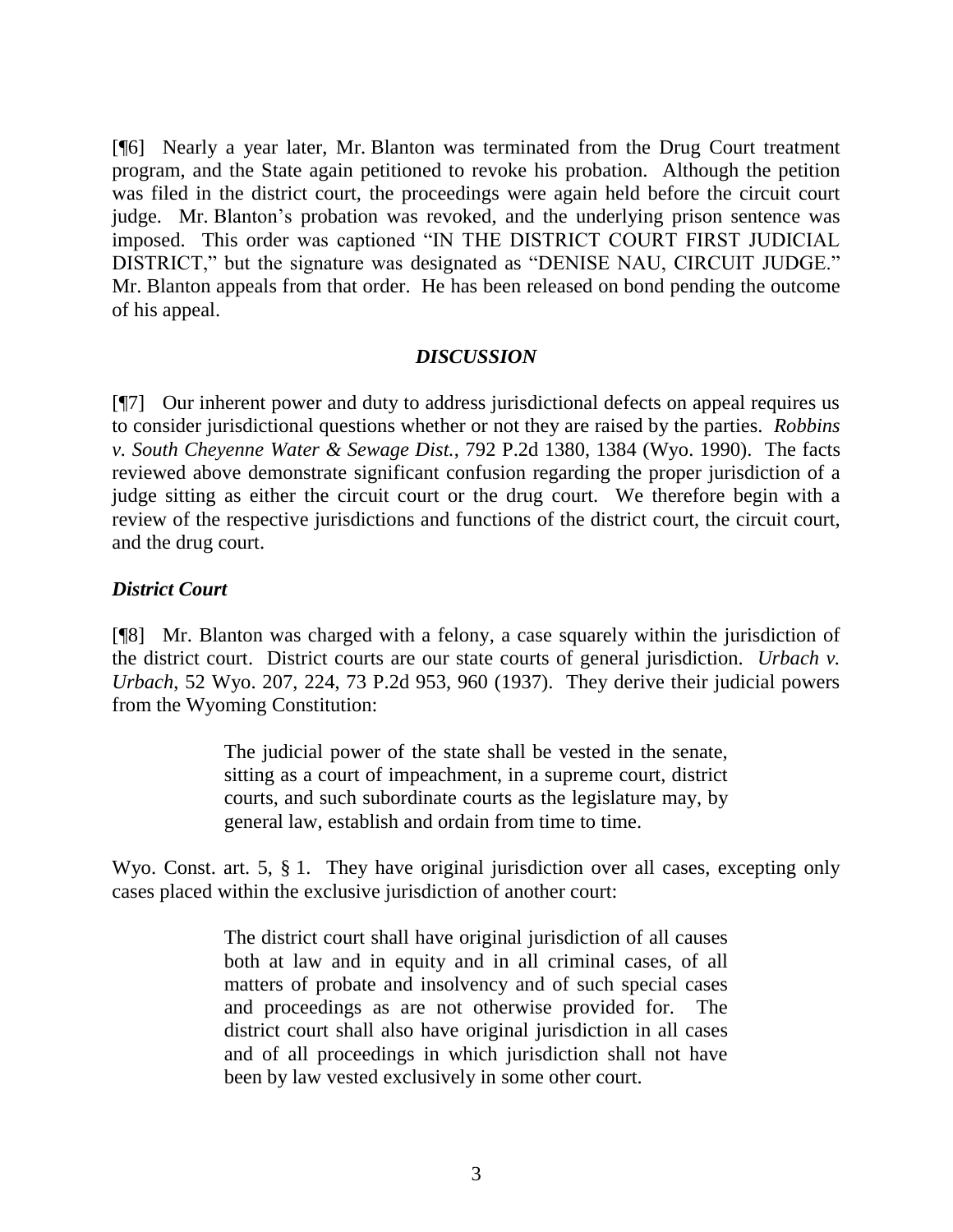*Id.*, art. 5, § 10. The district court properly exercised its jurisdiction when it deferred Mr. Blanton's prosecution and placed him on probation.

[¶9] When the State petitioned to revoke Mr. Blanton's probation, however, the district court declined to hear the matter. Instead, it issued this order:

> **THE ABOVE-ENTITLED MATTER** having come before the Court upon request for the matter to be assigned to Drug Court,

> **IT IS HEREBY ORDERED** that pursuant to W.S. 5-3-112, the above-entitled matter is hereby transferred to Circuit Court Judge Denise Nau for disposition in Laramie County Drug Court.

For reasons explored below, this order was not successful in placing Mr. Blanton's case within the jurisdiction of either the circuit court or the drug court.

# *Circuit Court*

 $\overline{a}$ 

[¶10] Circuit courts are, in the language of the Wyoming Constitution, "such subordinate courts as the legislature may, by general law, establish and ordain from time to time." Wyo. Const. art. 5, § 1. Circuit courts have "original jurisdiction in all misdemeanor criminal cases." Wyo. Stat. Ann. § 5-9-129. Circuit courts do not have original jurisdiction over felony cases.

[¶11] Although the district court's order purported to "transfer" Mr. Blanton's case to the circuit court judge, there is no statute, rule, or other provision of law providing for such a transfer. Arguably, the district court intended to assign the case pursuant to Wyo. Stat. Ann. § 5-3-112, which allows a district court judge, with certain limitations, to "assign to a circuit court judge any case or proceeding within the jurisdiction of the district court." However, when a case is assigned under Wyo. Stat. Ann. § 5-3-112, the case remains pending in the district court. The circuit court judge acts as a substitute district court judge, exercising the jurisdiction and authority of the district court.<sup>3</sup> The district court's transfer order was inconsistent with this procedure because it purported to "transfer" Mr. Blanton's case "for disposition in Laramie County Drug Court." The language of the

<sup>&</sup>lt;sup>3</sup> This is the same process as when a district court judge assigns a case to a district court judge from another judicial district. The assigned district court judge may "hear, try and determine" the case, but in doing so, exercises "the jurisdiction, power and authority possessed by the judge of the district court of the district whereto he is called to act as judge." Wyo. Stat. Ann. § 5-3-106.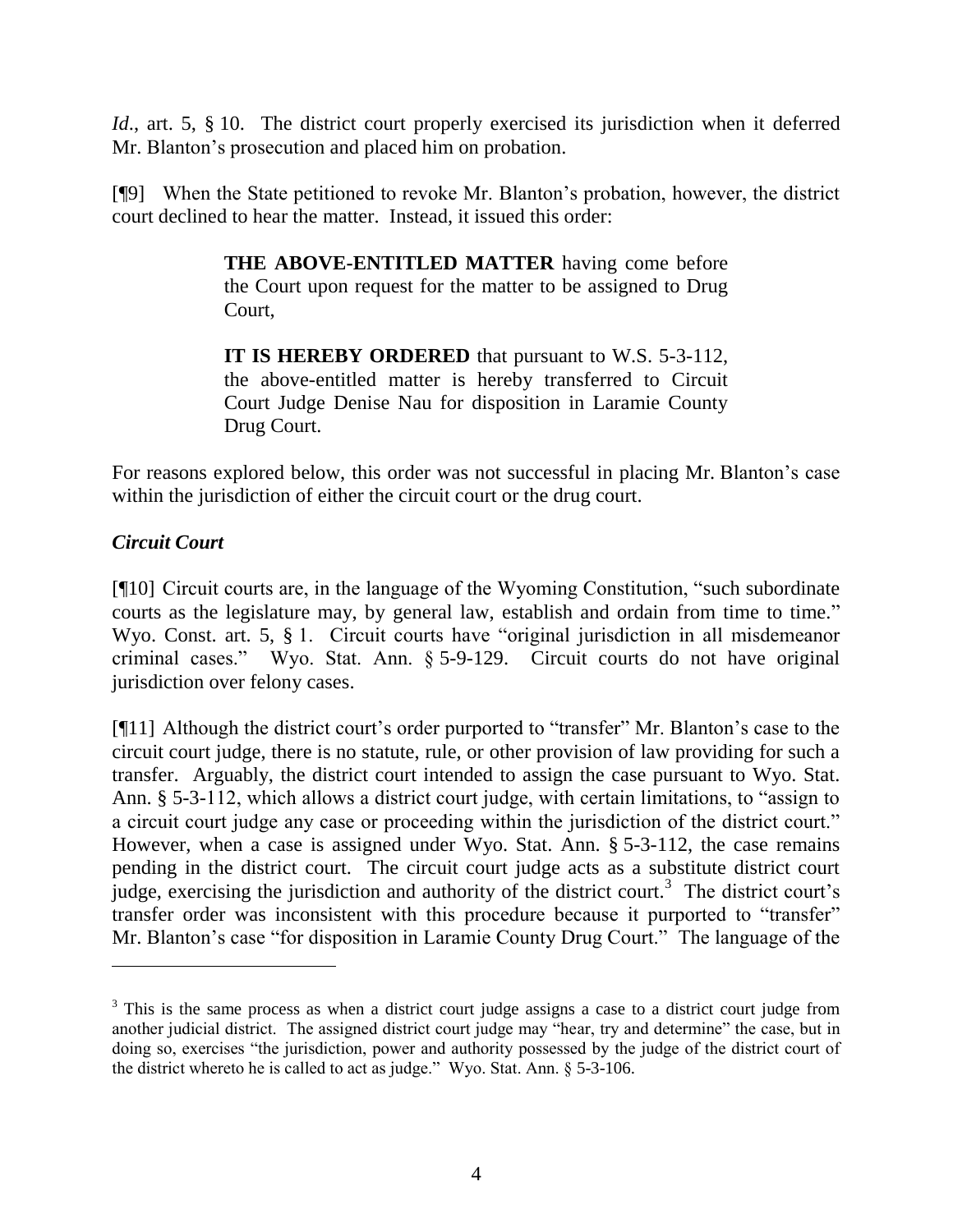order is ambiguous, and we cannot determine what the district court intended to accomplish by a "transfer" of the case for "disposition" by the drug court.

[¶12] More importantly, the circuit court judge did not treat the case as one assigned from the district court under Wyo. Stat. Ann. § 5-3-112. She proceeded to hear Mr. Blanton's case, not as a substitute district court judge, but as a judge of either the circuit court or the drug court. The circuit court, however, had neither original jurisdiction nor properly assigned jurisdiction to revoke Mr. Blanton's probation, to enter his guilty plea, to sentence him, or to revoke his probation again and impose the underlying prison sentence.

## *Drug Court*

[¶13] The district court's order purported to transfer Mr. Blanton's case for "disposition" in the drug court. The term disposition means "the sentencing or other final settlement of a criminal case." *Black's Law Dictionary* 471 (6<sup>th</sup> ed. 1990). The drug court does not have authority to make a "disposition" in any case. Indeed, calling it a "court" may be a misnomer, because it is not an "organ of the government, belonging to the judicial department, whose function is the application of the laws to controversies brought before it and the public administration of justice." *Id*. at 352. Drug courts were established to serve entirely different purposes:

> (a) The legislature recognizes that a critical need exists in this state for criminal justice system programs that will break the cycle of drug and alcohol abuse and addiction and the crimes committed as a result of drug and alcohol abuse and addiction. Local drug court programs shall be facilitated for the purpose of:

> (i) Providing sentencing options for the judicial system to dispose of cases stemming from drug use; and

> (ii) Combining judicial supervision, supervised probation, drug testing, treatment, after-care and monitoring of drug court participants.

> (b) The goals of the drug court programs funded under this article include the following:

> (i) To reduce alcoholism and other drug dependency among offenders;

> > (ii) To reduce recidivism rates in both drug use and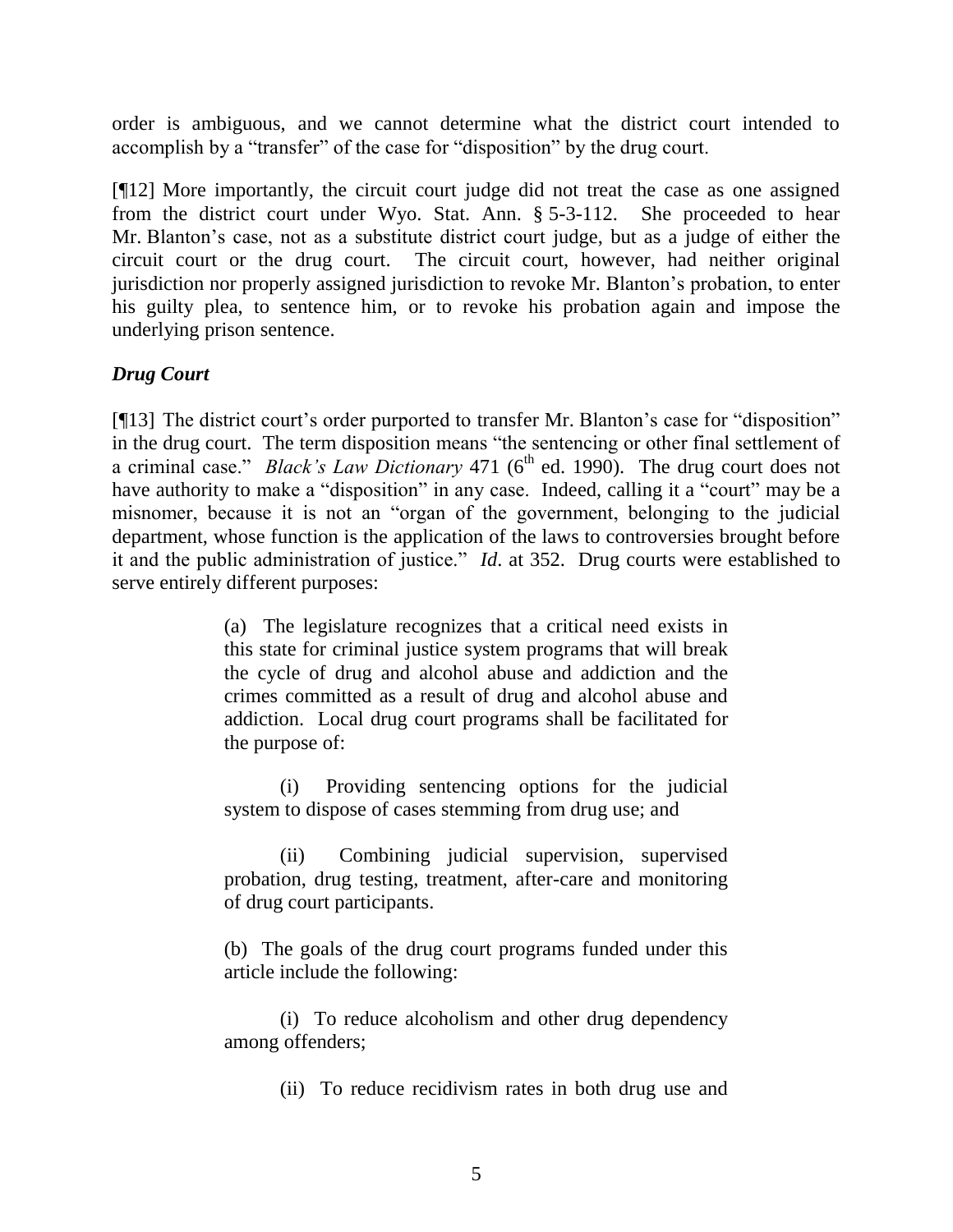criminal activity;

(iii) To reduce the drug related court workload;

(iv) To increase the personal, familial and societal accountability of offenders; and

(v) To promote effective interaction and use of resources among criminal justice personnel, state agencies and community agencies.

Wyo. Stat. Ann. § 5-10-101.

[¶14] Accordingly, the duties of a drug court judge are quite different from those of a district court judge or a circuit court judge:

> Judges in drug courts assume a fundamentally different role than the one typically played by judges. Traditionally, judges are to be objective decision-makers. They are to perform their duties impartially and diligently. Judges are to decide matters based on the evidence presented to them in court, with all parties present and given an opportunity to participate. That role changes in drug court.

> Instead of acting as a dispassionate decision-maker, a drug court judge generally takes an active part in developing and supervising drug court participants' treatment plans. As part of the plans, drug court participants make frequent appearances before the court for reinforcement or sanctions. As a consequence, the drug court judge's role is transformed into one of ensuring that the treatment plan is both available and followed by the participant. Accordingly, the judge generally becomes much more involved in monitoring the participant's progress, or lack thereof, than a judge typically does. Whether that is good or bad is an issue unto itself. There can be no doubt, however, that an important change in the judge's role occurs.

John M. Burman, *Juvenile Injustice in Wyoming*, 4 Wyo. L. Rev. 669, 694-95 (2004) (internal citations and punctuation omitted). As the circuit court judge accurately observed during one hearing in Mr. Blanton's case, "the drug court program is a sentencing alternative and is no different from something such as ACC [Adult Community Corrections] or ISP [Intensive Supervised Probation]." The drug court had